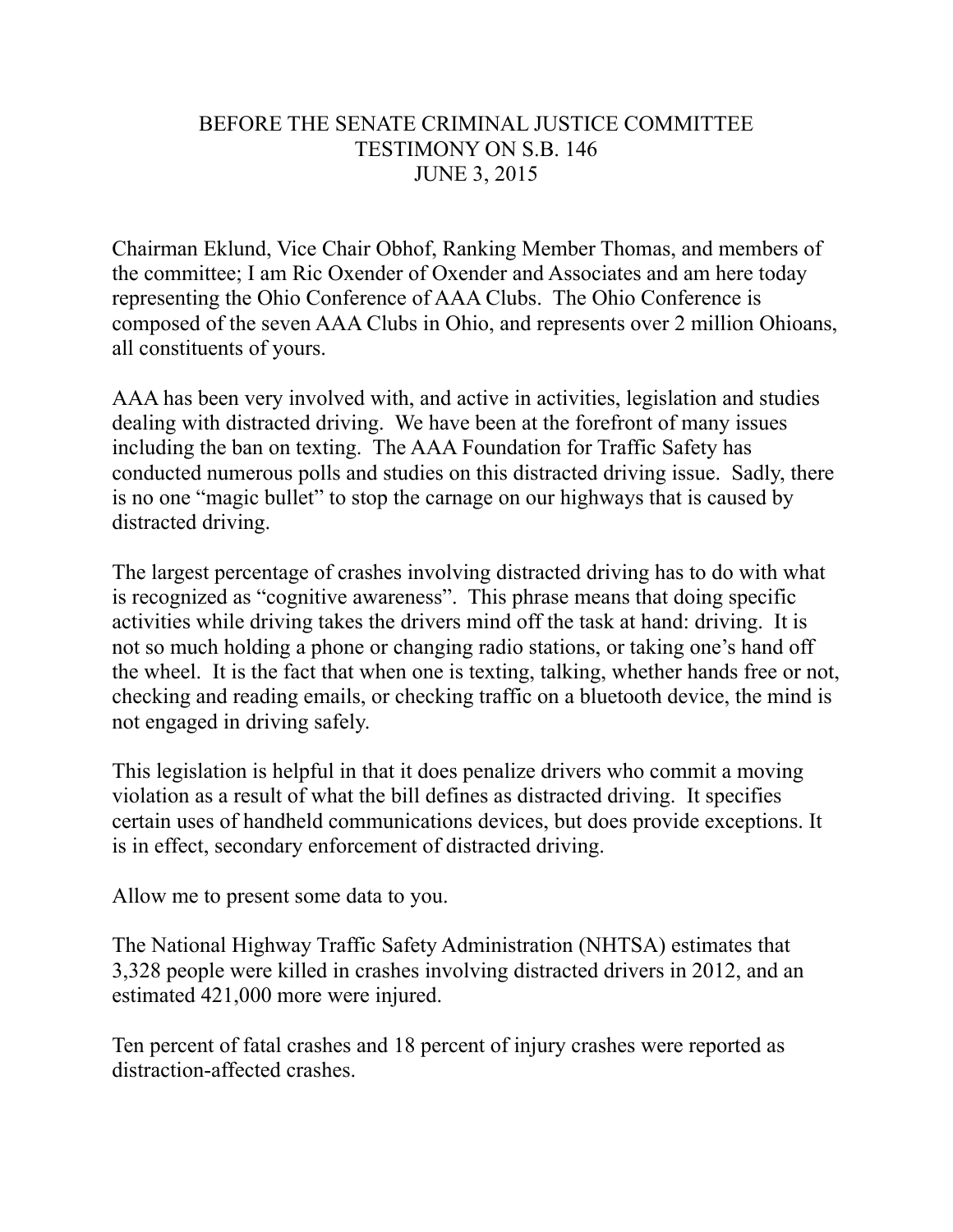Ten percent of all drivers 15-19 years old involved in fatal crashes were reported as "distracted"at the time of the crash; this age group has the largest proportion of drivers who were distracted.

NHTSA observational research found an average of five percent of drivers were holding cell phones to their ears while driving, translating to 660,000 vehicles driven by people holding hand-held cell phones at any given moment in 2012. The percent of drivers observed texting or visibly manipulating their handheld cellphone increased significantly from 1.3 percent in 2011 to 1.5 percent in 2012.

In 2013, more than two in three drivers (67.3 percent) reported talking on their cell phone (hand-held or hands-free) at least once in the past 30 days, with over half (61.1 percent) of those drivers using a handheld phone rather than hands-free device.

More than one in four (25.7 percent) drivers admitted to typing or sending a text message or email, and more than one in three (34.6 percent) reported reading a text message or email while driving at least once in the past month.

AAA Foundation for Traffic Safety found that driver interactions with voiceactivated speech-to-text systems in new vehicles are a source of high levels of cognitive distraction— speech-to-text systems ranked 4 on a 5-point cognitive distraction scale.

I have provided to you a chart showing "Mental Distraction Levels by Task". That chart in itself provides a startling view of what cognitive awareness is all about.

It appears obvious that the most dangerous form of distracted driving is attributable to communication devices.

And what of public opinion?

The majority of Americans (88.6 percent) feel that a driver talking on a cell phone represents a somewhat or a serious threat to their personal safety.

That proportion increases to 96.1 and 94.6 percent, respectively, with regards to drivers text messaging or emailing behind the wheel, and drivers checking or updating social media.